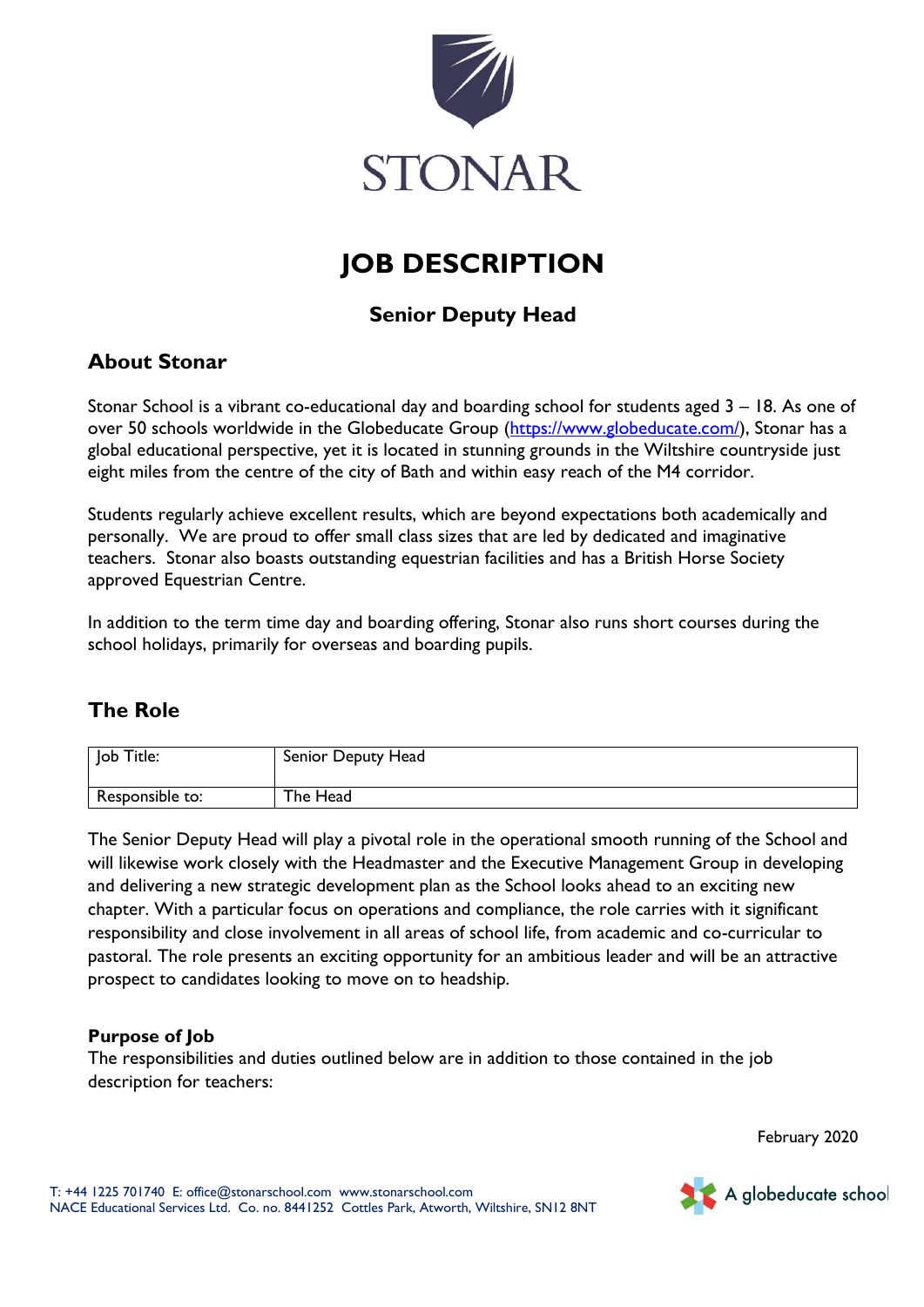- Deputising for the Headmaster and supporting him in the leadership of the School as a key member of the Executive Management Group and Senior School Leadership Team
- Contribute to the production of strategic plans and develop, implement and evaluate the School's policies, practices and procedures as appropriate
- Responsibility for the operational day to day running of the Senior School
- Lead on strategic initiatives as directed by the Headmaster, with regular progress reports throughout planning and implementation phases
- Be a prominent and approachable presence within the School and its community, supporting and promoting the highest standards of academic, pastoral and co-curricular provision
- Line Management of the Director of Sport, the Head of Adventure Training & Stonar Clubs, the Domestic Manager and the Compliance and Pastoral Administrator
- Chair the Coordination Committee
- Oversight and management of the Whole School calendar
- Attendance at Advisory Board meetings
- Responsibility for Inspection Readiness, ensuring appropriate advanced preparation and updating of policies and procedures
- Responsible for school uniform and liaison with the school uniform supplier
- Be part of the Senior staff weekday and weekend rota and the school holiday on-call rota.

#### **Pastoral**

- To support the Head in maintaining standards of discipline and appearance of all pupils throughout the Senior School
- Responsible for the development and implementation of policies and procedures that ensure the values of the school, good manners and the expected standards of behaviour are met
- Implementation of the Behaviour and Discipline Policy, including actioning of School sanctions from detentions to temporary exclusions and the investigation of disciplinary matters.

#### **Academic and Co-Curriculum**

- Oversee the co-curricular provision of the School including sport, Clubs, adventure training and the House competitions
- Organise and run the House competitions with the Heads of Houses
- Liaise with the Deputy Head Academic who conducts a termly evaluation of pupil engagement in co-activities, quality of provision and opportunities for development

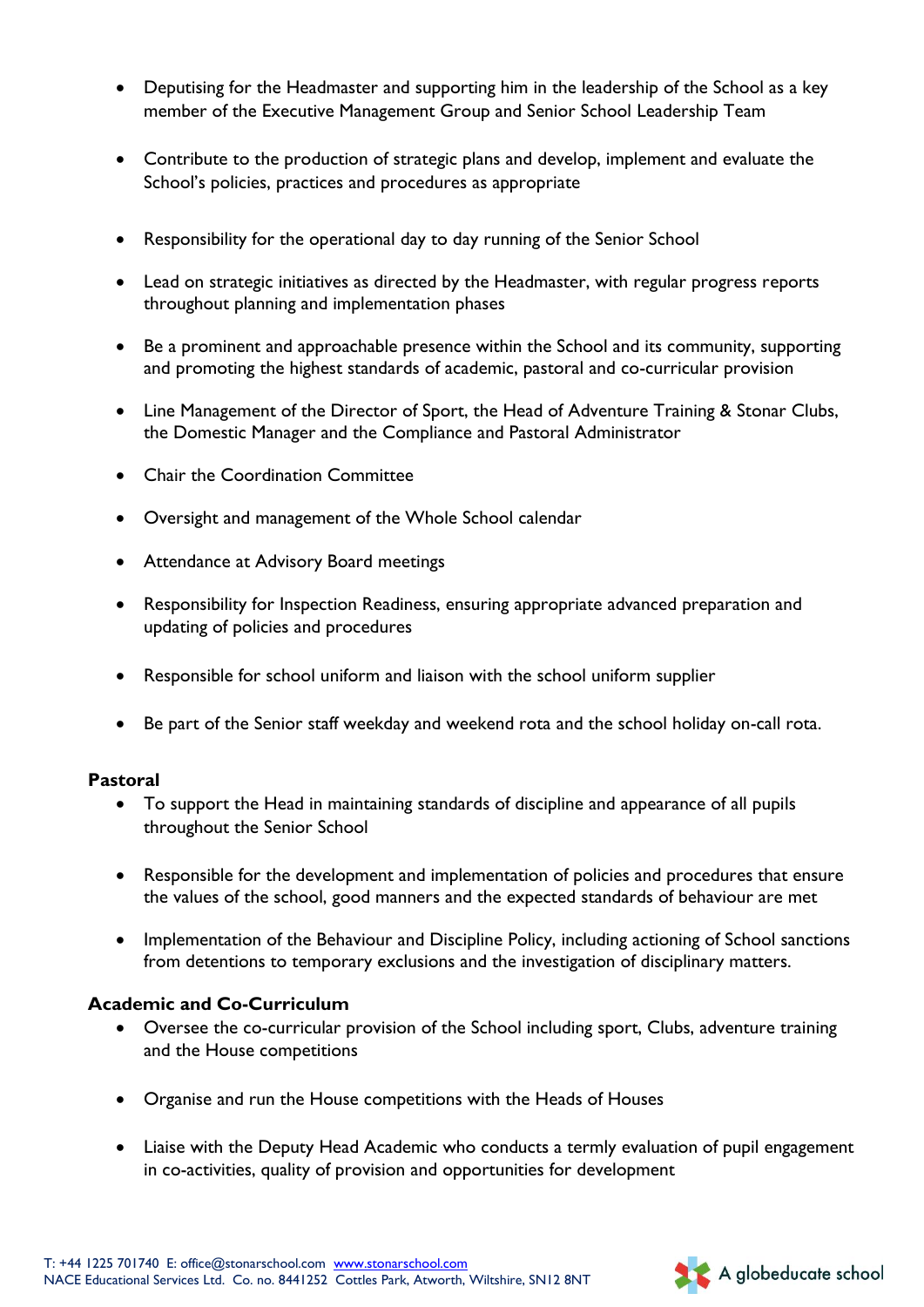Contribute as appropriate to the teaching within the School.

#### **School Policies**

 Responsibility for the review of all School policies (statutory and non-statutory). Delegate the review of these policies to appropriate stakeholders and quality control the updating of policies.

#### **Inspection Readiness**

- Responsibility for ensuring the inspection readiness of the School at all Key Stages in both the Prep School and Senior School
- Ensure the full range of inspection evidence across the School is current, accessible and of a high evidential standard
- Work with the Deputy Head (Pastoral) to review the Boarding Houses against the Minimum National Boarding Standards.

### **School Calendar and Events**

- Be responsible for the whole-School calendar
- Organisation of Staff Training Days, beginning and end of term arrangements, and assistance with other major events to include Speech Day, Remembrance Day, School Carol Service and Open Days
- Coordinate the whole school and other photographs
- Take assemblies as required; set the programme of assemblies for the academic year, providing themes for the assemblies.

#### **Staff**

- Be responsible for the Staff Handbook and Code of Conduct
- Leadership of staff wellbeing
- Assist with the creation of Job Advertisements and Job Descriptions, and work closely with the Headmaster in the interviewing, appointment and induction of new staff
- Organise and implement the staff duty rota.

#### **Recruitment and Marketing**

- Work closely with the Director of Admissions and Marketing on the organisation of admissions events
- Assist the Headmaster with the recruitment of day and boarding pupils
- Travel locally, within the UK and overseas, when necessary, to promote pupil recruitment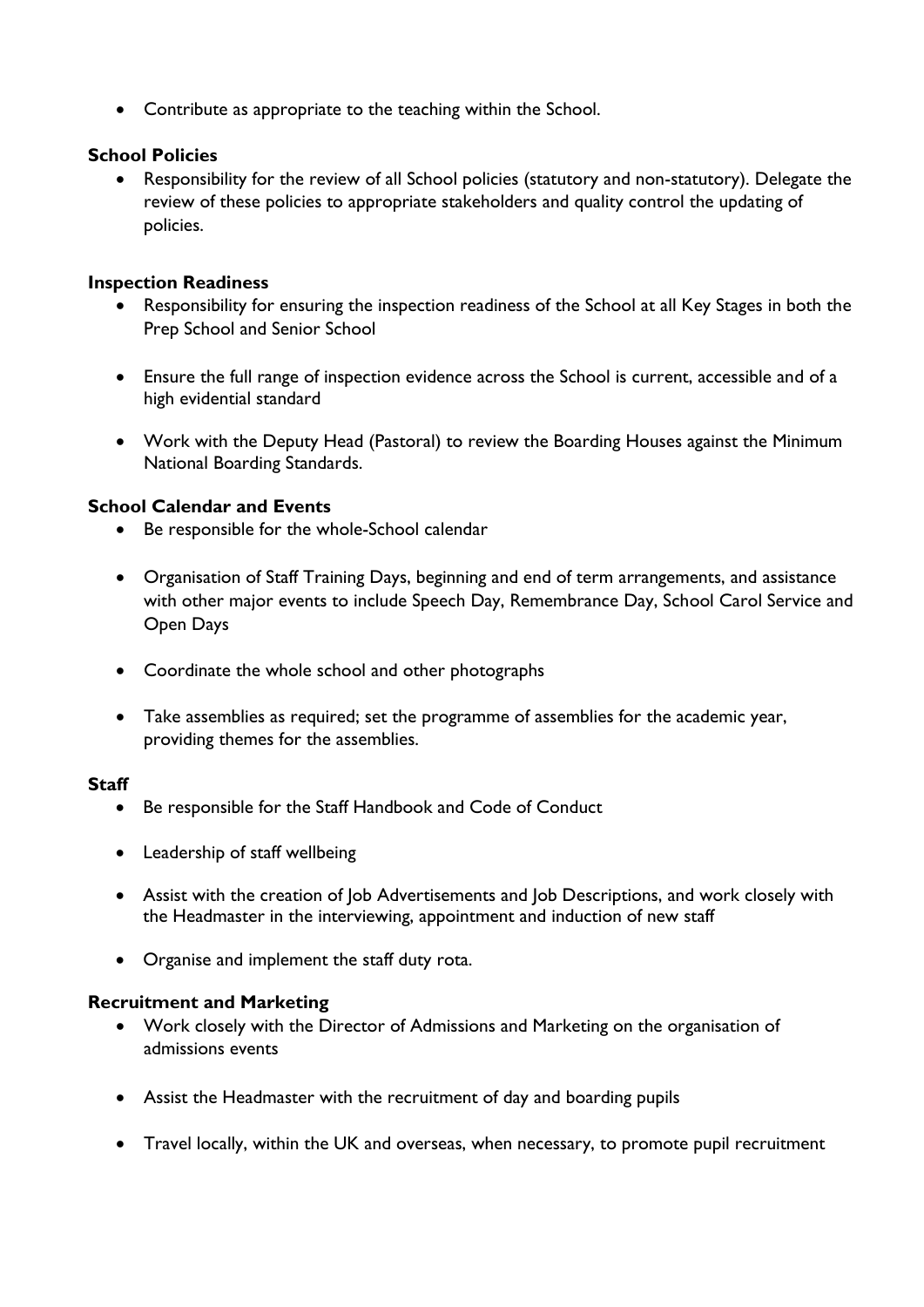- Assist with pupil retention and internal marketing
- Contribute to the weekly newsletter, Stonar Matters, as directed by the Headmaster.

The above duties and responsibilities are subject to the general duties and responsibilities contained in the teachers' contract of employment.

This job description is not necessarily a comprehensive definition of the post. It will be reviewed at least once every two years and may be subject to modification or amendment at any time, after consultation with the holder of the post.

Some deputising for the Headmaster is required during the school holidays; the precise dates to be identified annually in consultation with the holder of the post.

#### **Qualifications & Experience**

- A good honours degree from a leading university
- Qualified Teacher Status
- Evidence of continued professional development
- Additional leadership and management qualifications desirable
- A track record of whole school responsibility either as a Deputy Head, Assistant Head or other senior position
- Significant experience of academic and/or pastoral leadership
- Experience in safeguarding, pastoral care and/or boarding
- Experience of line management of staff and whole school responsibility.

#### **Aptitudes & Attitudes**

- An outstanding classroom practitioner and a passionate educator
- Able to motivate and empower colleagues and pupils
- Empathetic, collaborative and able to work well leading teams and within teams
- Sympathetic to the ethos and values of the school, and a visible presence and strong supporter of school life
- Excellent organisational skills, and the ability to time manage, delegate and adapt
- Strong interpersonal skills and the ability to communicate effectively
- A good problem solver and able to resolve issues calmly, effectively and creatively